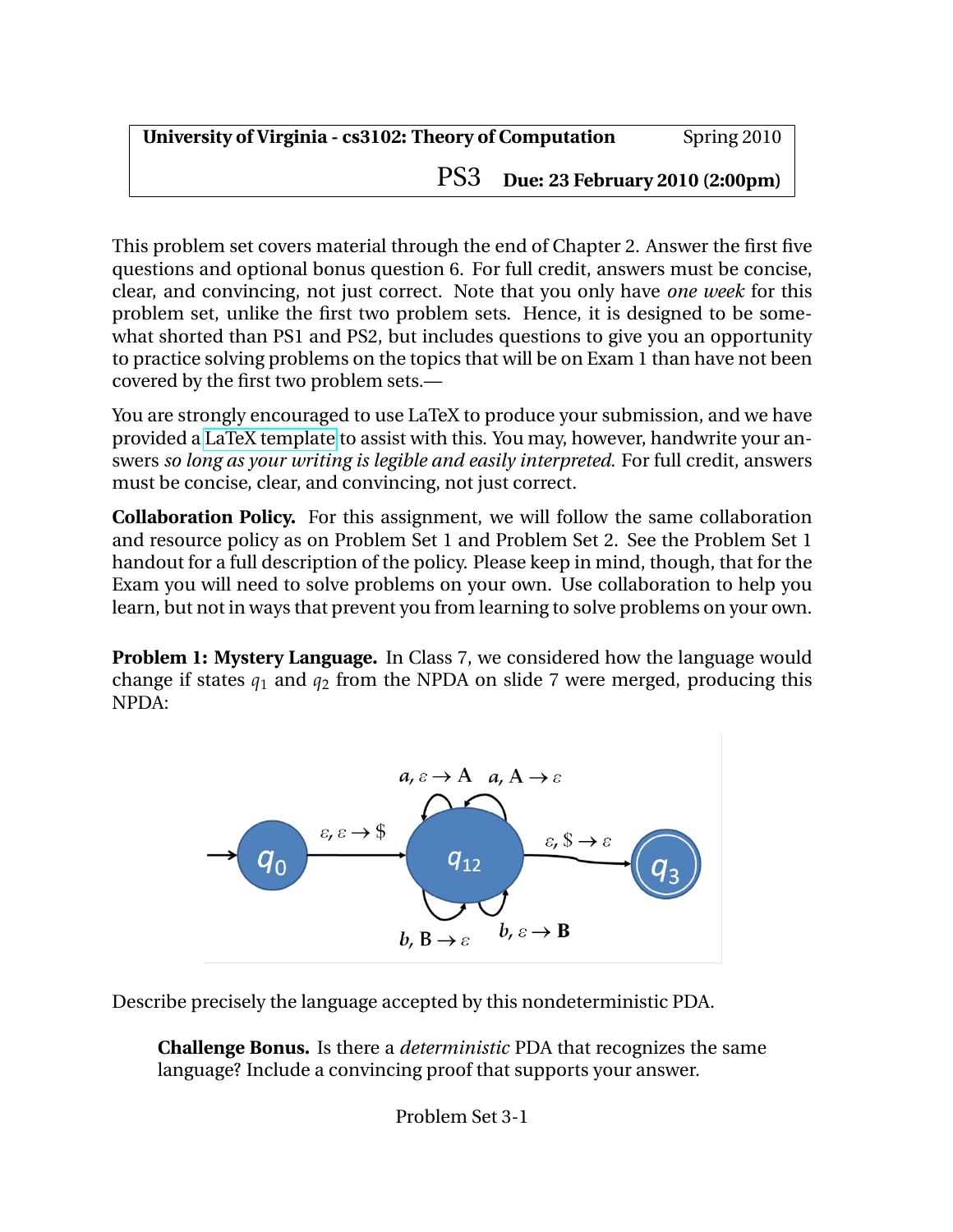**Problem 2: NPDAs and CFGs.** Describe a NPDA that recognizes the language produced by this context-free grammar:

 $S \rightarrow 1A | A1 | 0B | B0 | \epsilon$  $A \rightarrow 0.51 \mid 150 \mid CS \mid SC$  $B \rightarrow$  *S*11 | 1*S*1 | 11*S*  $C \rightarrow 01 | 10$ 

**Problem 3: Context-Free Grammars.** Provide a context-free grammar that recognizes the language:

 $\{w|w \in \{a,b\}^* \land w \text{ contains more as than } bs.\}$ 

Use as few nonterminals as possible.

**Problem 4: Priming the Pump Redux.** Prove the language, *PRIMES*, is not contextfree:

 $PRIMES = \{1^n | n \text{ is a prime number}\}$ 

## **Problem 5: Closure Properties.**

- a. Prove that the context-free languages are closed under concatenation.
- b. Prove that the intersection of a context-free language with a regular language is always a context-free language.
- c. Prove that the context-free languages are **not** closed under intersection.

**Problem 6: Parsing.** Below is a slightly simplified excerpt from the actual Java grammar specification (from [http://java.sun.com/docs/books/jls/third](http://java.sun.com/docs/books/jls/third_edition/html/syntax.html#18.1)\_edition/html/syntax.html $#$ [18.1](http://java.sun.com/docs/books/jls/third_edition/html/syntax.html#18.1), Chapter 18). I have changed the syntax to match the context-free grammar notation used in Sipser and the class.

| Expression<br>OptAssignmentOperator<br>Expression1<br>OptExpression1Rest | $\rightarrow$ | <b>Expression1 OptAssignmentOperator</b><br>$\epsilon$   AssignmentOperator Expression1<br>Expression2 OptExpression1Rest<br>$\epsilon$   Expression1Rest |
|--------------------------------------------------------------------------|---------------|-----------------------------------------------------------------------------------------------------------------------------------------------------------|
| Expression1Rest<br><b>AssignmentOperator</b><br>Expression2              | $\rightarrow$ | $\rightarrow$ ? Expression : Expression 1<br>Expression3 OptExpression2Rest                                                                               |
| OptExpression2Rest<br>Expression2Rest                                    |               | $\epsilon$   Expression2Rest<br>InfixExpressionList                                                                                                       |

Problem Set 3-2